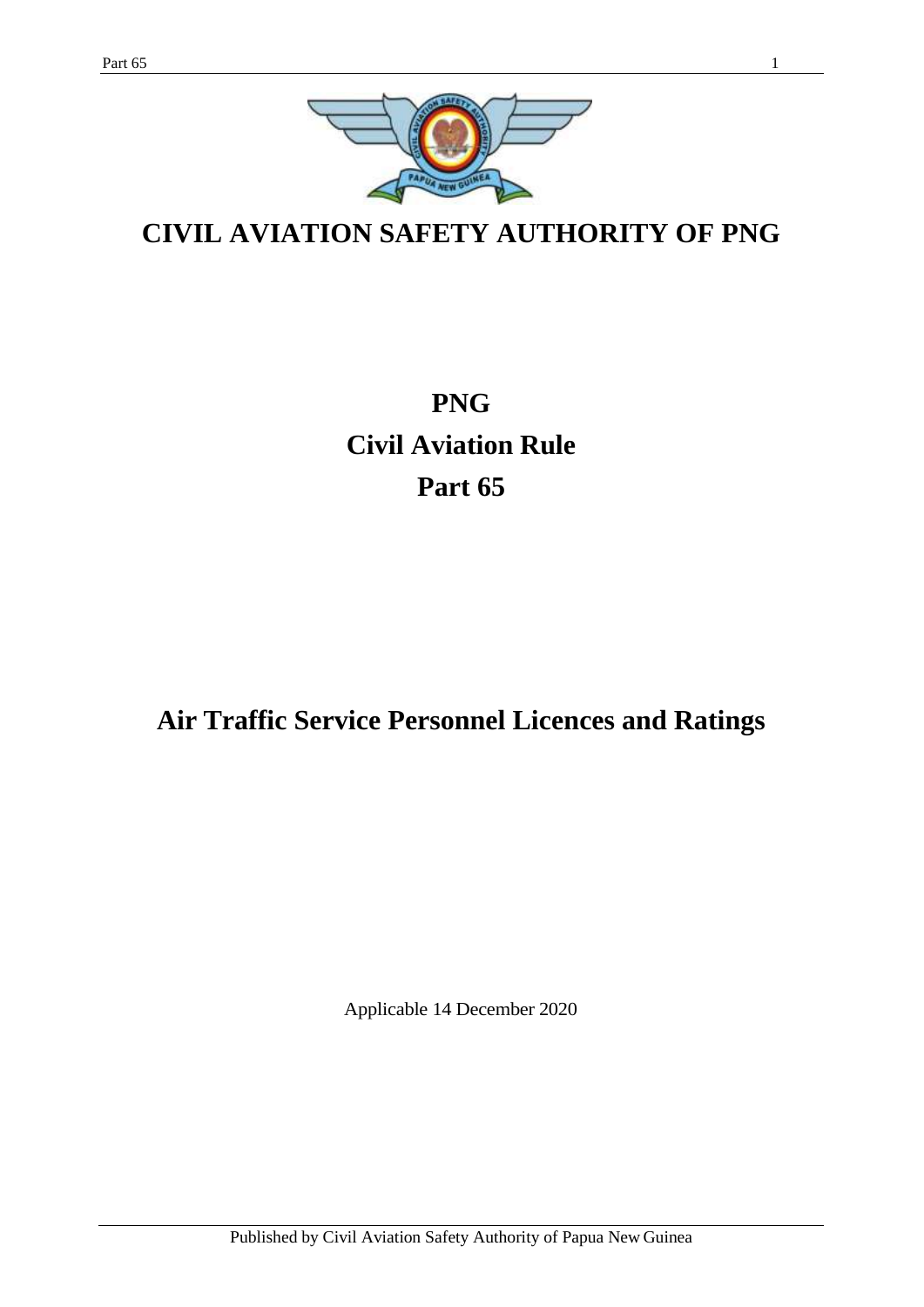# **DESCRIPTION**

Part 65 prescribes the requirements to hold air traffic service licences and ratings; the prerequisites for those qualifications; and their privileges and limitations.

This part covers air traffic trainee licences, air traffic controller licences; aeronautical station operator licences. It also covers air traffic controller ratings, aeronautical station operator ratings; instructor ratings; and examiner ratings.

Part 65 aligns with:

• Annex 1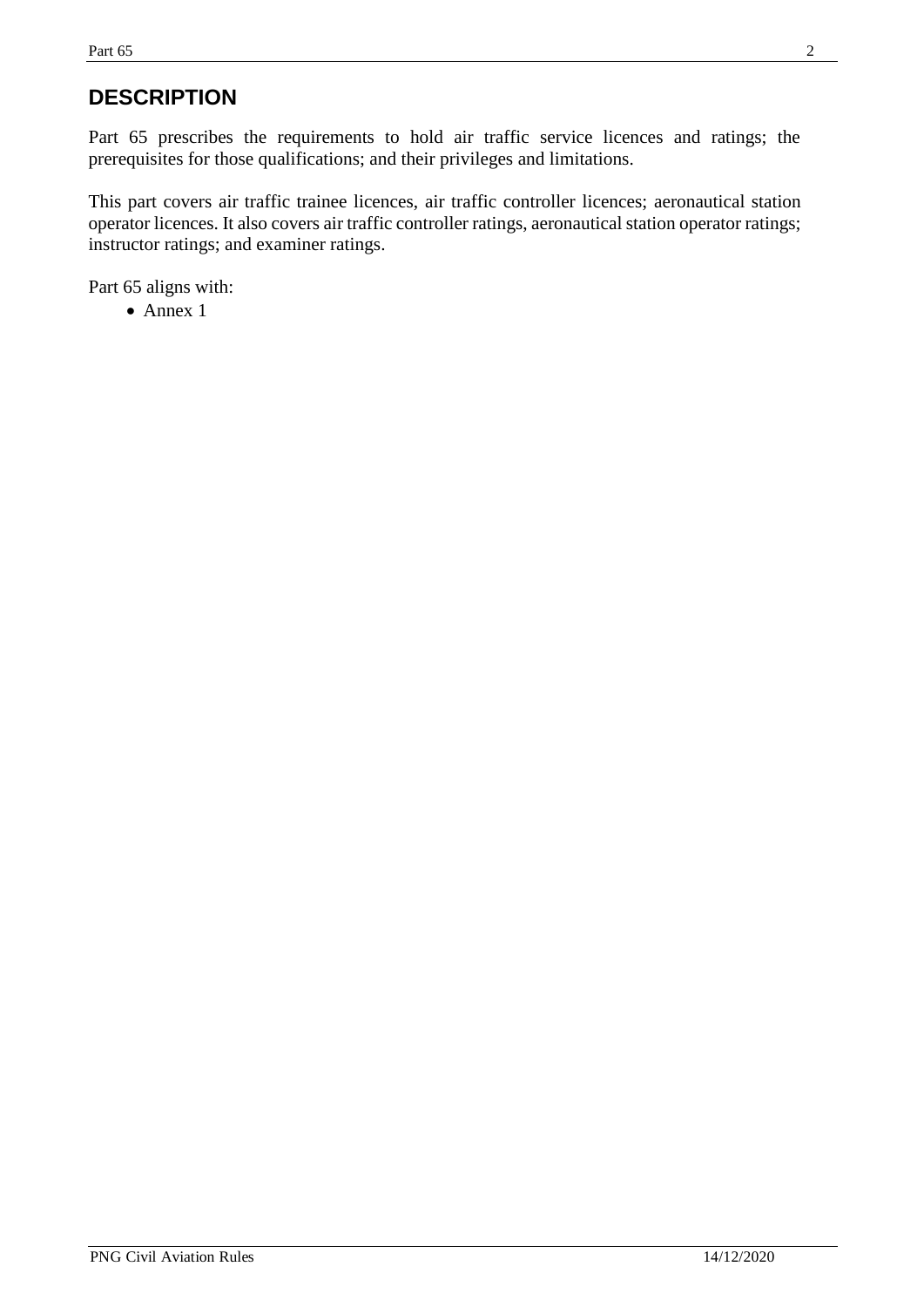### Part 65  $\frac{3}{2}$ **BULLETIN**

This Part first came into force on 1 January 2004 and now incorporates the following amendments:

| Amendment   | <b>Effective Date</b> |
|-------------|-----------------------|
| Amendment 1 | 1 May 2016            |
| Amendment 2 | 13 November 2018      |
| Amendment 3 | 4 December 2018       |
| Amendment 4 | 14 December 2020      |

### *Summary of amendments:*

| Amendment 5:<br>(Docket 20/08/CAR65/12) | The following is the summary of the proposed amendments. |
|-----------------------------------------|----------------------------------------------------------|
|                                         | Subpart $B - ATC$ Licence                                |
|                                         | Rule $65.103(a)(3)(i)$ is amended                        |
|                                         | Subpart $C - ATC$ Ratings                                |
|                                         | Rule $65.201(3)$ is repealed                             |
|                                         | Rule $65.203(a)(3)(ii)$ editorial change.                |
|                                         | Subpart $E - ASO$ Licence                                |
|                                         | Rule $65.303(a)(1)$ is amended to align with Annex 1     |
|                                         | Rule $65.303(a)(3)(i)$ is amended                        |
|                                         | Rule $65.303(a)(4)(i)$ editorial change.                 |
|                                         | Subpart $F = A S \Omega R$ atinos                        |

Subpart  $F - ASO$  Ratings Rule  $65.353(3)$  is amended to align with rule  $65.203(a)(5)$ Rule 65.359(b) editorial correction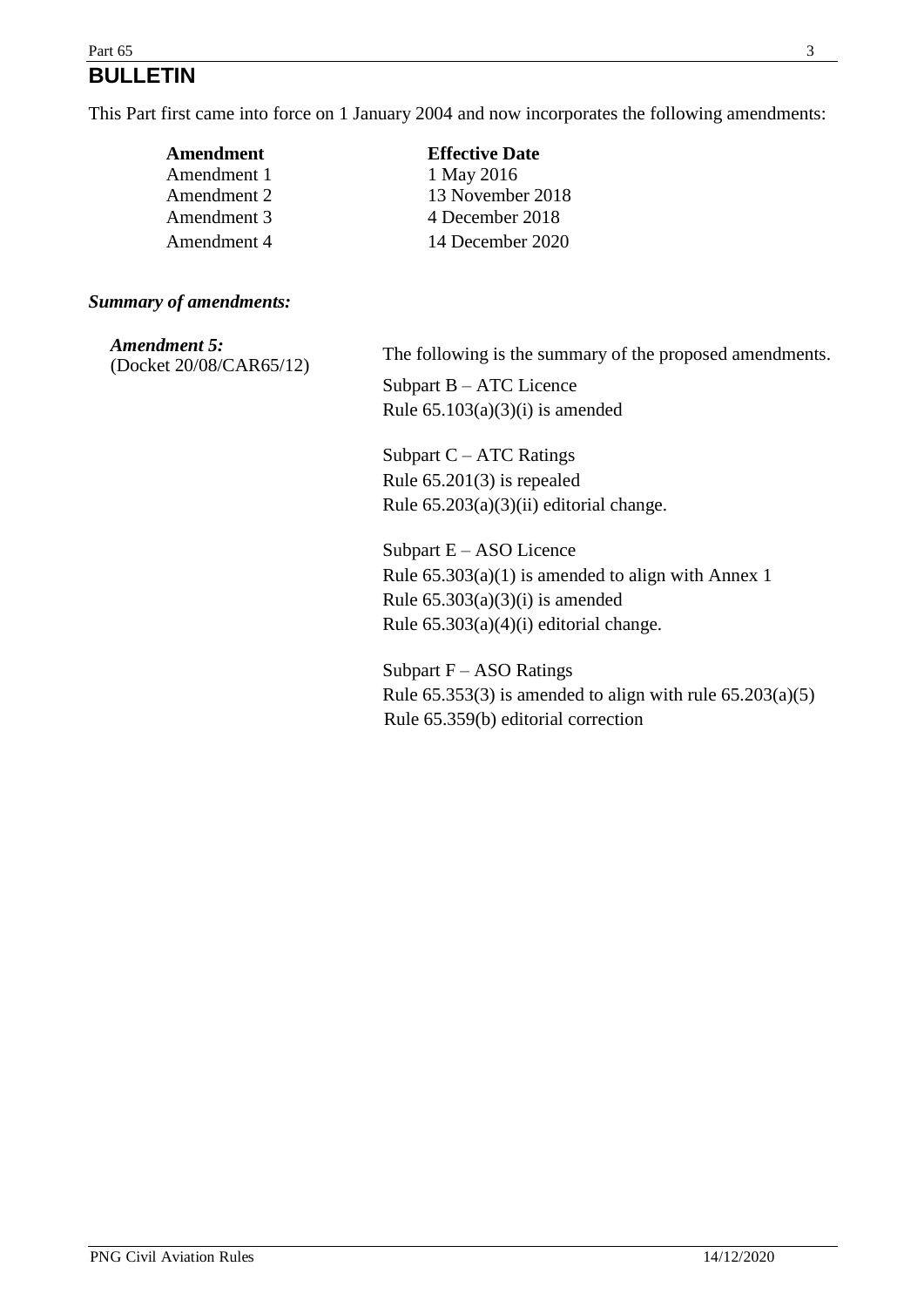# **Schedule of Rules**

| 65.1   |            |  |
|--------|------------|--|
| 65.3   |            |  |
| 65.5   |            |  |
| 65.7   |            |  |
| 65.9   |            |  |
| 65.11  |            |  |
| 65.13  |            |  |
| 65.15  |            |  |
| 65.17  |            |  |
| 65.19  |            |  |
| 65.21  |            |  |
| 65.23  |            |  |
| 65.25  |            |  |
| 65.27  |            |  |
|        |            |  |
| 65.101 |            |  |
| 65.103 |            |  |
| 65.105 |            |  |
| 65.107 |            |  |
|        |            |  |
| 65.201 |            |  |
| 65.203 |            |  |
| 65.205 | $\sqrt{3}$ |  |
| 65.207 |            |  |
| 65.209 |            |  |
|        |            |  |
| 65.251 |            |  |
| 65.253 |            |  |
| 65.255 |            |  |
|        |            |  |
| 65.301 |            |  |
| 65.303 |            |  |
| 65.305 |            |  |
| 65.307 |            |  |
|        |            |  |
| 65.351 |            |  |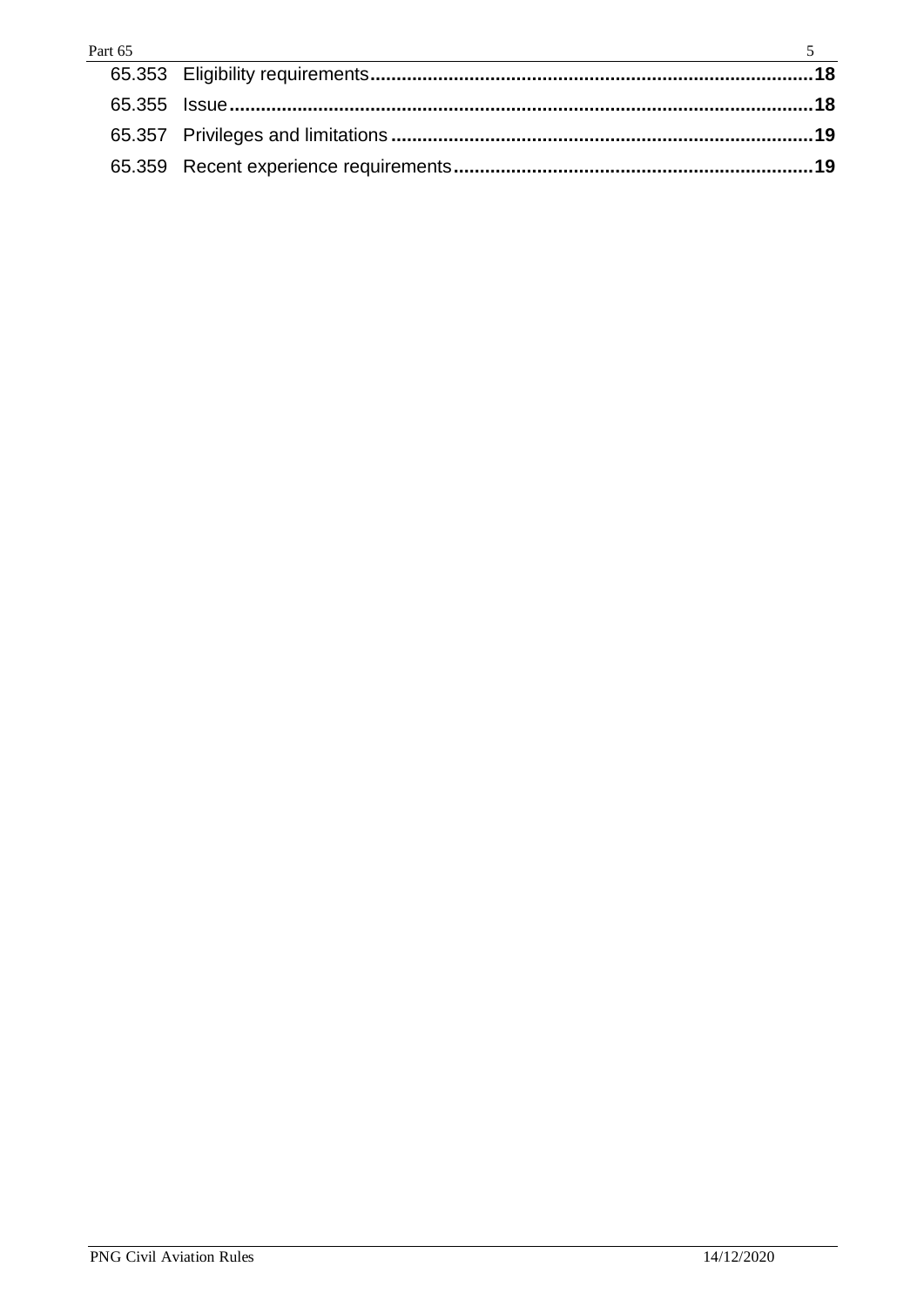## <span id="page-5-0"></span>**Subpart A — General**

### <span id="page-5-1"></span>**65.1 Purpose**

This Part prescribes rules governing-

- (1) the issue of air traffic service licences and ratings; and
- (2) the conditions under which those licences and ratings are necessary; and the privileges and limitations of air traffic services personnel licences andratings.

### <span id="page-5-2"></span>**65.3 Definitions**

In this Part—

**Air traffic service personnel licence** means any licence issued under Part 65:

**Authorised Air Traffic Services Examiner** means a person appointed by the Director as an authorised representative under Part 183.

**Direct supervision**, in respect of the privileges of an air traffic service personnel licence or rating, means the licence holder is supervising the situation as closely as if they were performing the task themselves, and is ready to correct or take over control at any time:

**Validation,** in respect of an air traffic service rating, means an authorisation to exercise the privileges of that rating at a specified location, and in a specified operating position.

### <span id="page-5-3"></span>**65.5 Requirement for licences and ratings**

- (a) A person who provides an air traffic service within the airspace specified in rule 172.1 may only provide that service within an organisation operating under the authority of an air traffic service certificate issued under Part 172 and must hold-
	- (1) an appropriate current air traffic service licence issued under this Part; and
	- (2) an appropriate current rating issued and validated under this Part.
- (b) A person who exercises the privileges of an air traffic service instructor listed in rule 65.255 must hold a current air traffic service instructor rating issued under this Part

### <span id="page-5-4"></span>**65.7 Licences and ratings**

- (a) The following air traffic service personnel licences and ratings may be granted by the Director under section 49 of the Act in accordance with the applicable requirements of thisPart:
	- (1) Air traffic controller licence:
	- (2) Aeronautical station operator licence:
	- (3) Air traffic controller ratings:
		- (i) Aerodrome control rating:
		- (ii) Approach control procedural rating:
		- (iii) Approach control surveillance rating:
		- (iv) Area control procedural rating: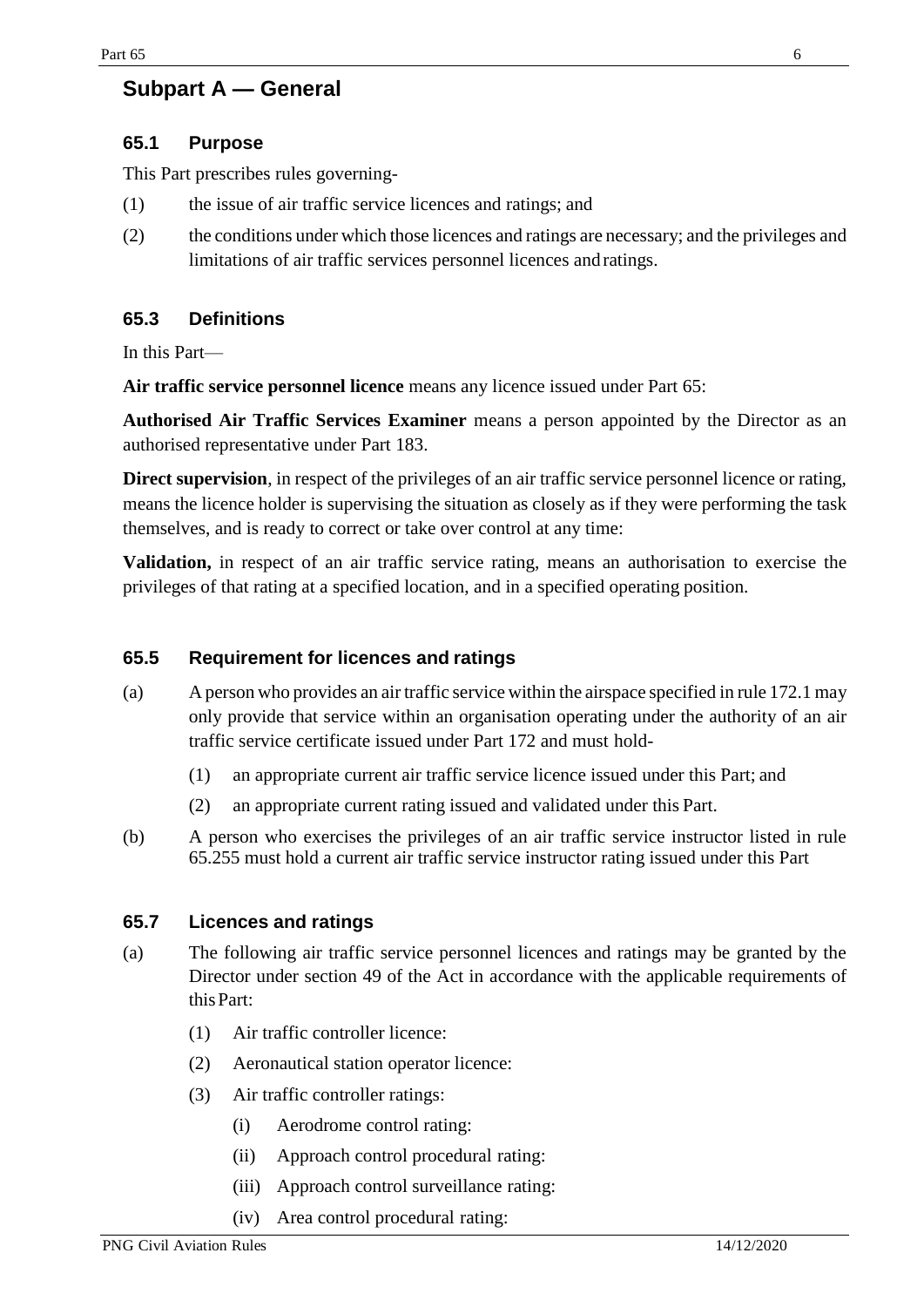- (v) Area control surveillance rating:
- (vi) Area control automatic dependent surveillance rating:
- (4) Air traffic service instructor rating:
- (5) Aeronautical station operator rating
	- (i) Oceanic air-ground rating:
	- (ii) Aerodrome flight information rating:
	- (iii) Area flight information rating:
- (b) All ratings and validations under this Part shall be shown on the holder'slicence.

### <span id="page-6-0"></span>**65.9 Specifications for Licenses**

An air traffic service personnel licenses issued under this Part must contain the following:

- (1) Name of the issuing State; and
- (2) Title of licence; and
- (3) Licence number; and
- (4) Full name of the licence holder; and
- (5) Licence holder's date of birth; and
- (6) Licence holder's address; and
- (7) Licence holder's nationality; and
- (8) Signature of the licence holder; and
- (9) Authority and conditions under which the licence is issued; and
- (10) Certification concerning validity and authorization for holder to exercise privileges; and
- (11) Signature of the Officer issuing the licence and the date of such issue; and
- (12) Seal or stamp of Authority issuing the licence; and
- (13) Ratings and endorsements; and
- (14) Remarks on ratings and endorsements and other information required by Article 39 to the Convention.

### <span id="page-6-1"></span>**65.11 Application for licences and ratings**

Each applicant for the grant of an air traffic service personnel licence, an air traffic service instructor rating, or for the endorsement of any other rating on that licence, shall complete form CA 65/01 and submit it to the Director with a payment of the appropriate application fee prescribed by regulations made under the Act if applicable.

### <span id="page-6-2"></span>**65.13 Issue of licences and ratings**

An applicant is entitled to a licence or rating issued by the Director under this Part if the Director is satisfied that—

- (a) the applicant is a fit and proper person; and
- (b) the applicant has sufficient ability in reading, writing, speaking, and understandingthe English language to enable the applicant to carry out their responsibilities as the holder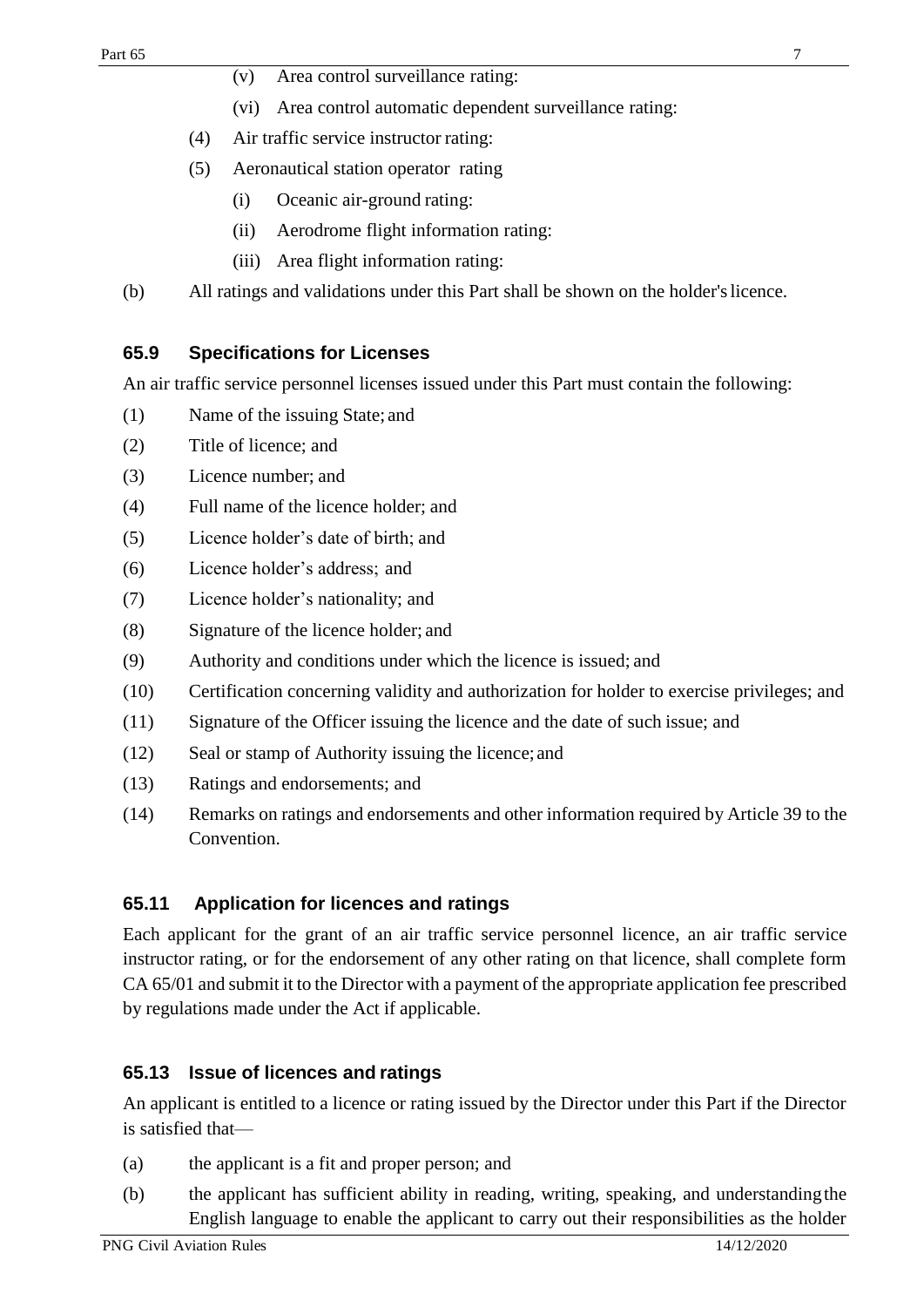### <span id="page-7-0"></span>**65.15 Production of licences or ratings**

- (a) The holder of a licence or rating must on request of the Director, produce the licence or rating for inspection as soon as practicable.
- (b) The licence or rating holder's signature must be entered on the licence or rating.

### <span id="page-7-1"></span>**65.17 Duration of licences and ratings**

- (a) Except as provided in paragraph (b), a licence or rating issued under this Part shall be valid for the lifetime of the holder unless it is suspended or revoked in accordance with theAct.
- (b) The Director may, where the Director considers it necessary, issue a temporary licence or rating.

### <span id="page-7-2"></span>**65.19 Examinations**

- (a) A candidate for an examination under this Partshall—
	- (1) produce written proof of their identity; and
	- (2) except where a particular examination requires a higher pass mark, gain at least 75% of the possible marks in order to achieve an examination pass credit.
- (b) An organisation conducting any examination required under this Part shall identify any knowledge deficiencies exhibited by each candidate, and shall ensure those deficiencies are corrected before issuing any examination pass credit.
- (c) A pass in a written subject is valid for the lifetime of the holder except for a written pass in Air Law which shall lapse after 2 yearsif the licence or rating has not been issued in that two-year period.

### <span id="page-7-3"></span>**65.21 Cheating or other unauthorized conduct**

- (a) During any examination under this Part, no person shall, unless authorised by the conducting officer—
	- (1) copy from another person; or
	- (2) refer to any source of information;or
	- (3) communicate in any way with anyone other than the conducting officer; or
	- (4) take an examination on behalf of anyone else; or
	- (5) remove material from the examination; or
	- (6) record any examination by electronic means.

PNG Civil Aviation Rules 14/12/2020 (b) Any person who performs any of the acts specified in paragraph (a) shall be liable to all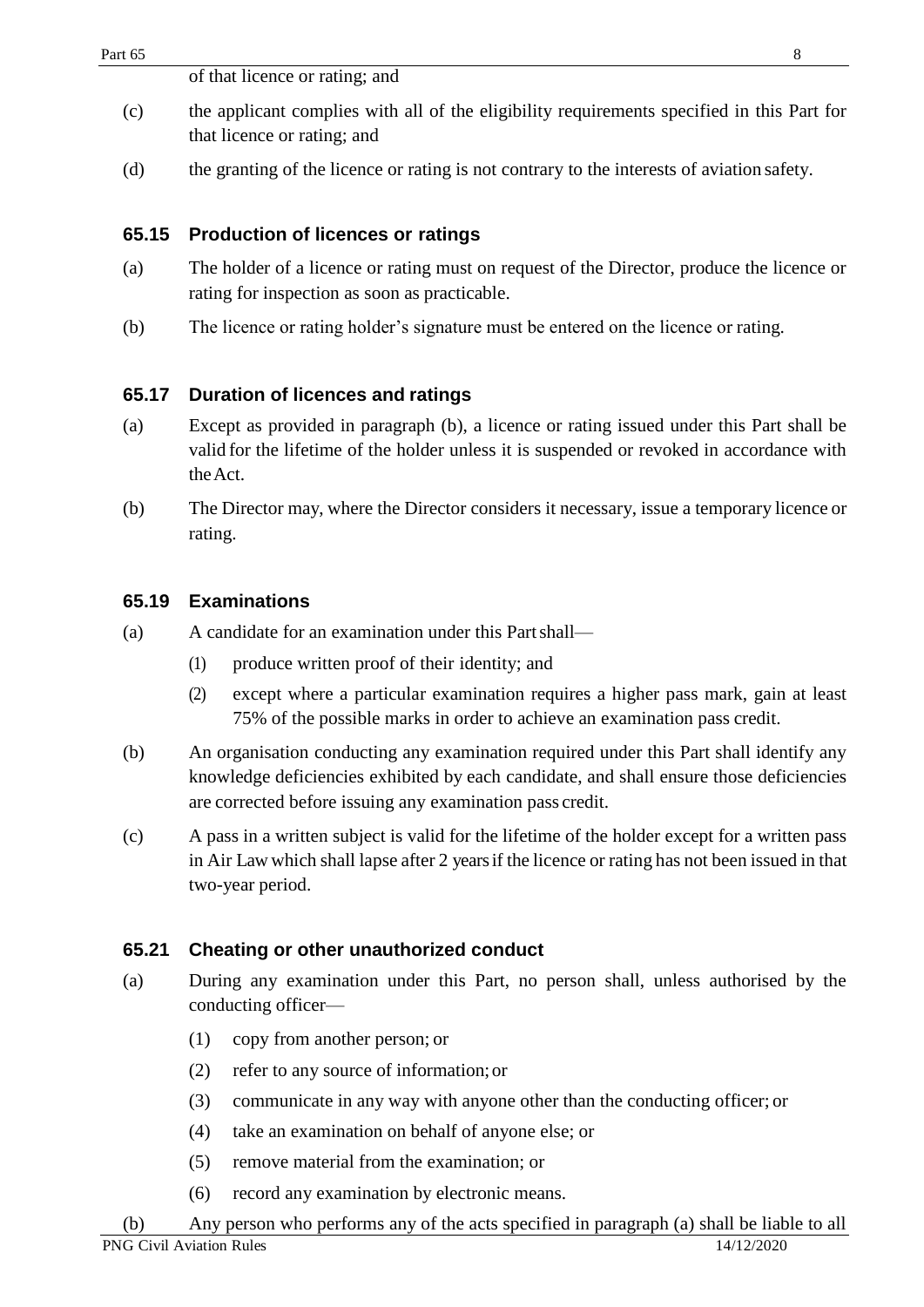- (1) failure in that subject:
- (2) disqualification of all or any subjects already passed:
- (3) debarment from sitting further examinations under the Civil Aviation Rules for up to 12 months:
- (4) suspension or revocation of any licence, certificate, or rating issued to that person under this or any other Part of these rules.

### <span id="page-8-0"></span>**65.23 Medical requirements**

- (a) Except as provided in (d) the holder of an air traffic controller licence issued under this Part shall not exercise the privileges of that licence unless that person—
	- (1) holds a current Class 3 medical certificate issued under Part 67; and
	- (2) complies with all medical endorsements on that medical certificate.
- (b) The holder of an air traffic controller licence issued under this Part shall not exercise the privileges of that licence—
	- (1) while they have a known medical deficiency that would make them unable to meet the medical standards for their medical certificate; or
	- (2) after—
		- (i) any medical procedure which involves the holder being subjected to general anesthesia; or
		- (ii) other major surgery; or
		- (iii) in the case of pregnancy, the end of the second trimester or after delivery or termination—until they are assessed fit again by an authorised aviation medical assessor; or
	- (3) is not using one or more psychoactive substances.
- (c) A person who exercises the privileges of an air traffic controller licence issued under this Part shall, on demand by the Director, by any employee of the Authority duly authorised by the Director, or by any sworn member of the Police—
	- (1) produce, within 7 days, a current Class 3 medical certificate issued under Part 67; and
	- (2) on further demand by any such person surrender such medical certificate to that person.
- (d) The holder of an Aeronautical Station Operator Licence issued under this Part is not required to hold a current Class 3 medical certificate in order to exercise the privileges of that licence.

### <span id="page-8-1"></span>**65.25 Examination for continued fitness or proficiency**

(a) The holder of a licence or rating issued under this Part shall, within such period as the Director determines, undergo such medical or other examination or test as the Director considers necessary to demonstrate their continued fitness or proficiency in the capacity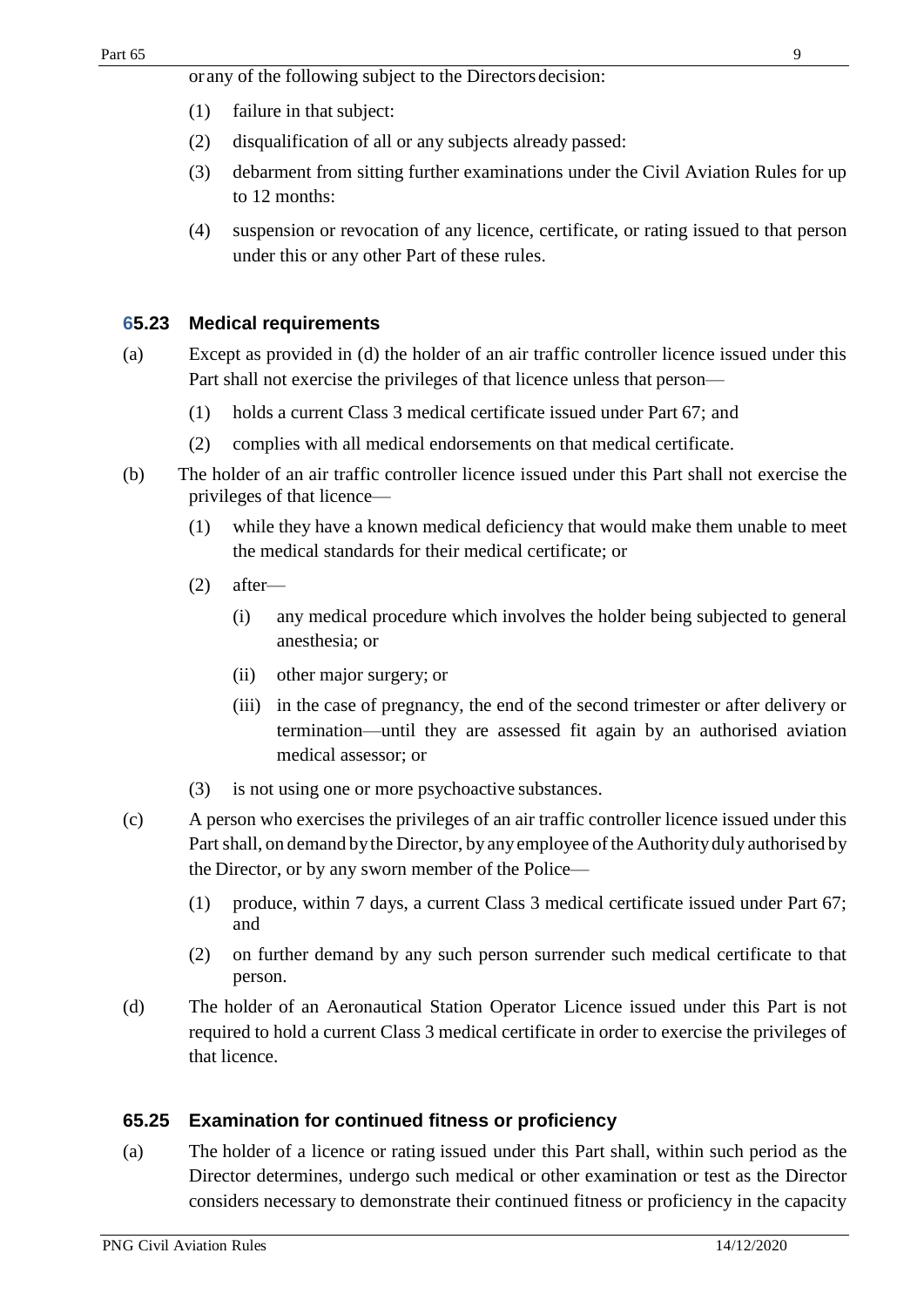for which the licence or rating is held.

(b) A person who undergoes a medical or other examination or test under paragraph (a) and who fails to comply with the requirements prescribed for the grant of the licence or rating held, shall not exercise the privileges of that licence or rating.

### <span id="page-9-0"></span>**65.27 Offences involving alcohol or drugs**

A conviction for any offence relating to alcohol or drugs, including a refusal to submit to any lawful test for alcohol or drugs, shall be relevant for determining whether a person is or remains fit and proper to hold a licence. Such conviction may result in a refusal to grant a licence, or suspension or revocation of the licence.

### <span id="page-9-1"></span>**Subpart B — Air Traffic Controller Licences**

### <span id="page-9-2"></span>**65.101 Purpose**

This Subpart prescribes rules governing—

- (1) the issue of air traffic controller licences; and
- (2) the privileges and limitations of those licences.

#### <span id="page-9-3"></span>**65.103 Eligibility requirements**

- (a) To be eligible for an air traffic controller licence a person shall—
	- (1) have completed an approved training course or hold a current air traffic controller licence issued by a foreign contracting State to the Convention;and
	- (2) be at least 21 years of age; and
	- (3) have at least—
		- (i) three months satisfactory service engaged in the actual control of air traffic under the supervision of an appropriately rated air traffic service instructor; or
		- (ii) two years' experience, within the State of issue, exercising the privileges of an air traffic controller licence issued by a foreign contracting State to the Convention; and
	- (4) have passed examinations relevant to the duties of an air traffic controller, in the following subject areas:
		- (i) *Air law*: Rules and regulations; and
		- (ii) *Air traffic control equipment*: Principles, use, and limitations of equipment used in air traffic control; and
		- (iii) *General aircraft knowledge*: Principles of flight; principles of operation and functioning of aircraft, power plants and systems; aircraft performances; and
		- (iv) *Human factors*: Human performance including the principles of threat and error management and limitations with emphasis on cognitive maps, the role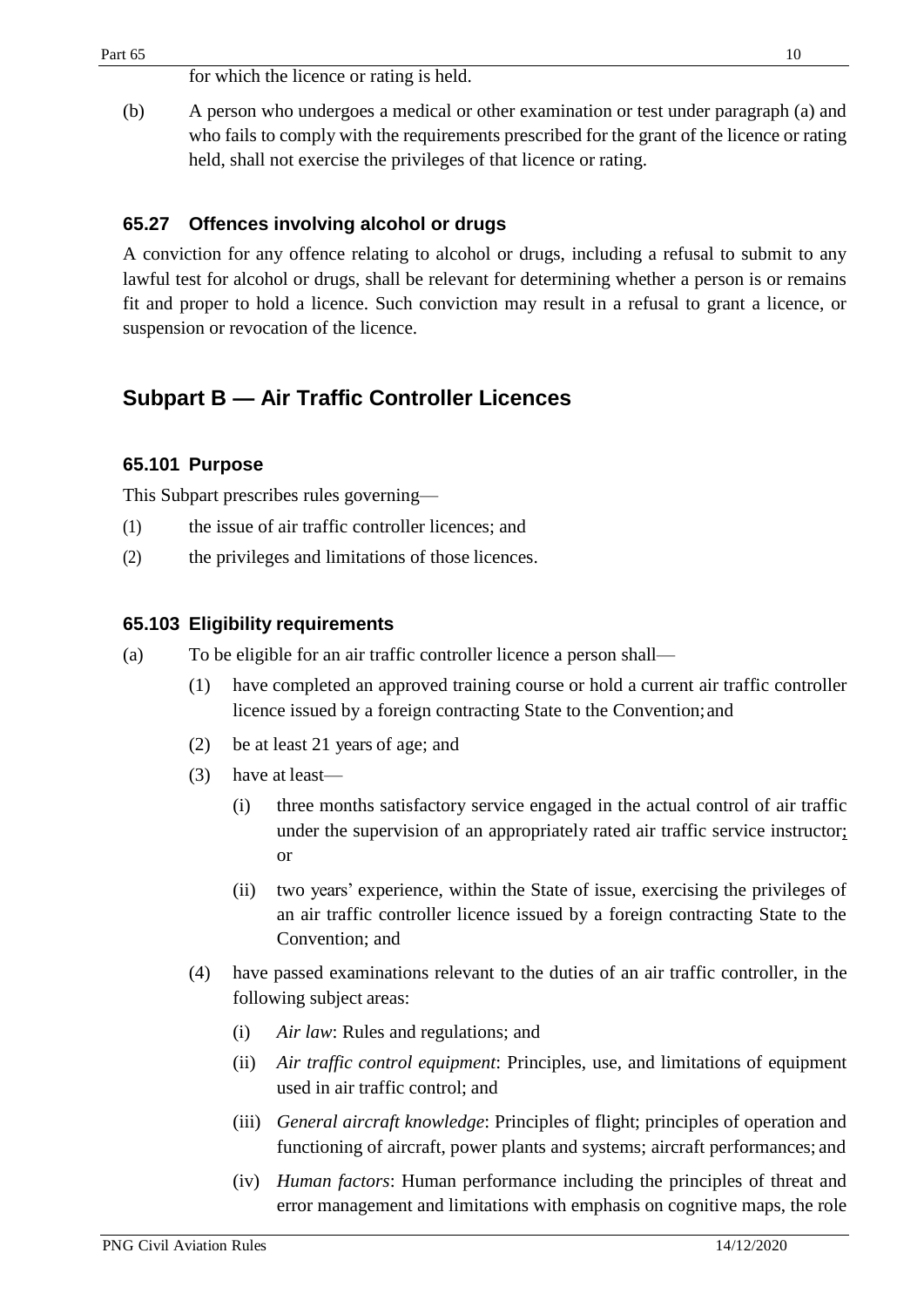of imagery in their work, fatigue, workload stressors in ATC operations, equipment and workspace design, and key issues in human communication; and

- (v) *Meteorology*: Aeronautical meteorology; use and appreciation of meteorological documentation and information; origin and characteristics of weather phenomena affecting flight operations and safety; altimetry; and
- (vi) *Navigation*: Principles of air navigation; principle, limitation and accuracy of navigation systems and visual aids; and
- (vii) *Operational procedures*: Air traffic control, separation standards and operating procedures, communication, radiotelephony and phraseology procedures (routine, non-routine and emergency); use of the relevant aeronautical documentation; safety practices associated with flight; and
- (5) have met the training, experience, and assessment requirements for at least oneair traffic controller rating issued under Subpart C; and
- (6) have demonstrated to an appropriate authorised air traffic service examiner the ability to perform competently the duties of an air traffic controller.
- (b) The holder of a current air traffic controller licence issued by a foreign contracting State to the Convention is deemed to have passed the examinations required by paragraph  $(a)(4)$ in general aircraft knowledge, meteorology, and navigation.
- (c) The examinations required to be passed by paragraph (a)(4) shall be conducted by—
	- (1) the holder of an air traffic service organisation certificate issued under Part 172, where the certificate authorises the holder to conduct those examinations; or
	- (2) the holder of an aviation training organisation certificate issued under Part 141, where the certificate authorises the holder to conduct those examinations; or
	- (3) an overseas training organisation duly recognised by ICAO and accepted by the Director to be equivalent to  $(c)(1)$  or  $(c)(2)$ .

### <span id="page-10-0"></span>**65.105 Privileges and limitations**

- (a) An air traffic controller licence authorises the holder to exercise the privileges of any current air traffic controller ratings and validations held.
- (b) The holder of a current air traffic controller licence shall not exercise the privileges of paragraph (a) unless the person-
	- (1) is not under the influence of any psychoactive substance;and
	- (2) has demonstrated proficiency in the English language at ELP level 4 or above;and
	- (3) is evaluated for continuing proficiency at ELP Level 4 at least once every three years and at ELP Level 5 at least once every six years.

### <span id="page-10-1"></span>**65.107 Recent experience requirements**

Where the privileges of an air traffic controller licence issued under this Part have not been exercised within the immediately preceding 3 years, the licence holder shall meet the requirements of 65.103(a)(6) before the privileges of that licence may be exercised again.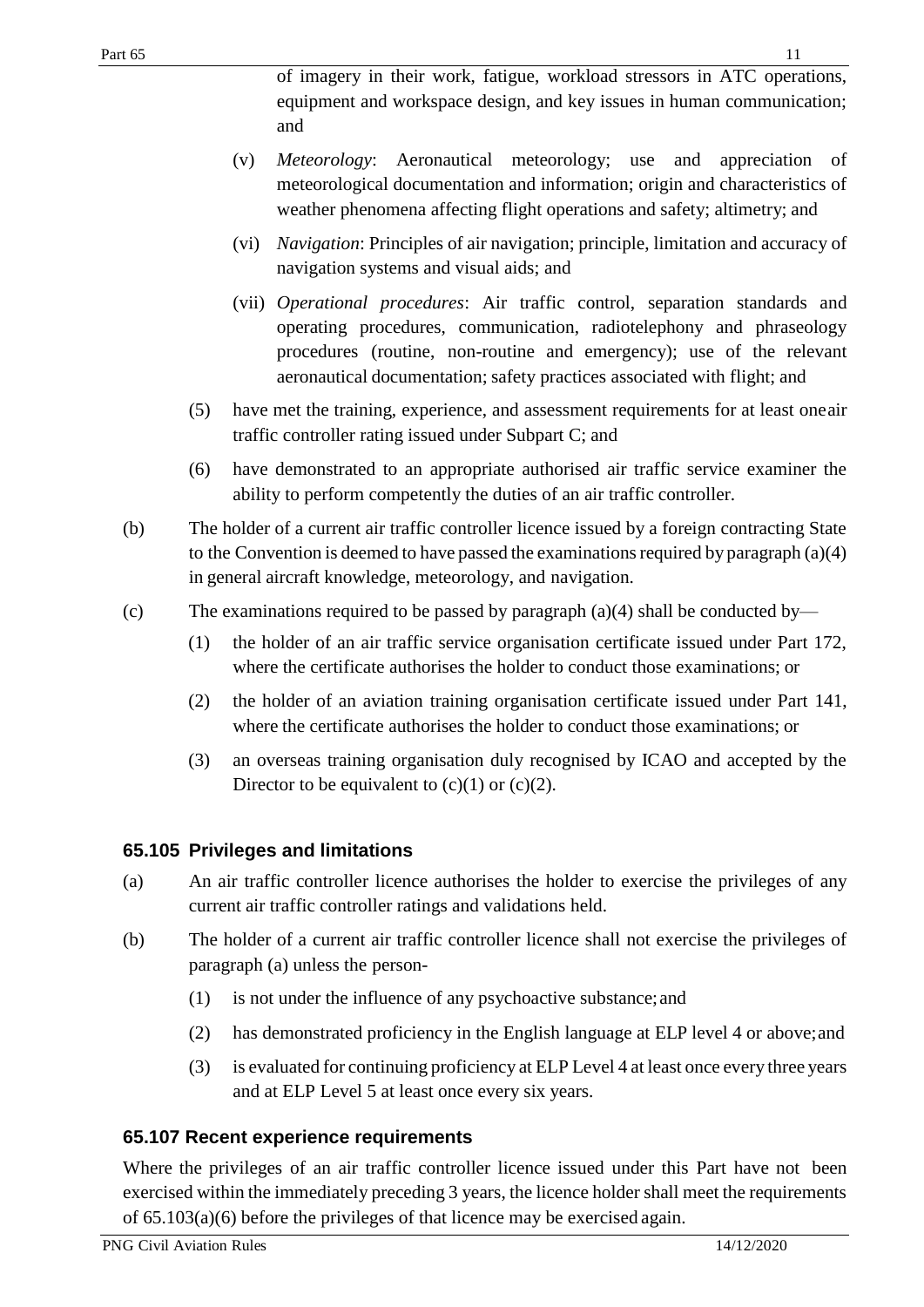# <span id="page-11-0"></span>**Subpart C — Air Traffic Controller Ratings**

### <span id="page-11-1"></span>**65.201 Purpose**

This Subpart prescribes rules governing—

- (1) the issue and validation of the following air traffic controllerratings—
	- (i) Aerodrome control rating:
	- (ii) Approach control procedural rating:
	- (iii) Approach control surveillance rating:
	- (iv) Area control procedural rating:
	- (v) Area control surveillance rating:
	- (vi) Area control automatic dependent surveillance rating; and
- (2) the privileges and limitations of those ratings.

### <span id="page-11-2"></span>**65.203 Eligibility requirements**

- (a) To be eligible for an air traffic controller rating and an initial validation of that rating a person shall—
	- (1) hold an air traffic controller licence; and
	- (2) have satisfactorily completed a training course relevant to the rating and validation, in the following subject areas—
		- (i) *Aerodrome control rating:* Aerodrome layout*;* physical characteristics and visual aids, airspace structure; applicable rules, procedures and source of information; air navigation facilities; air traffic control equipment and use; terrain and prominent landmarks; characteristics of air traffic; weather phenomena; emergency and search and rescue plans:
		- (ii) *Approach control procedural and area control procedural ratings*: Airspace structure; applicable rules, procedures and source of information; air navigation facilities; air traffic control equipment and its use; terrain and prominent landmarks; characteristics of air traffic and traffic flow; weather phenomena; emergency and search and rescue plans:
		- (iii) *Approach surveillance and area control surveillance ratings*: As for subparagraph (ii) in so far as they affect the area of responsibility, plus  $-$ Principles, uses and limitations of radar, other surveillance systems and associated equipment; procedures for the provision of approach or area radar control services, as appropriate, including procedures to ensure appropriate terrain clearance, and emergency procedures:
		- (iv) *Area control automatic dependent surveillance rating:* As for subparagraph (ii) in so far as they affect the area of responsibility, plus — Principles, uses and limitations of automatic dependent surveillance systems and associated equipment; procedures for the provision of area control automatic dependent surveillance services, including procedures to ensure appropriate terrain clearance, emergency procedures; and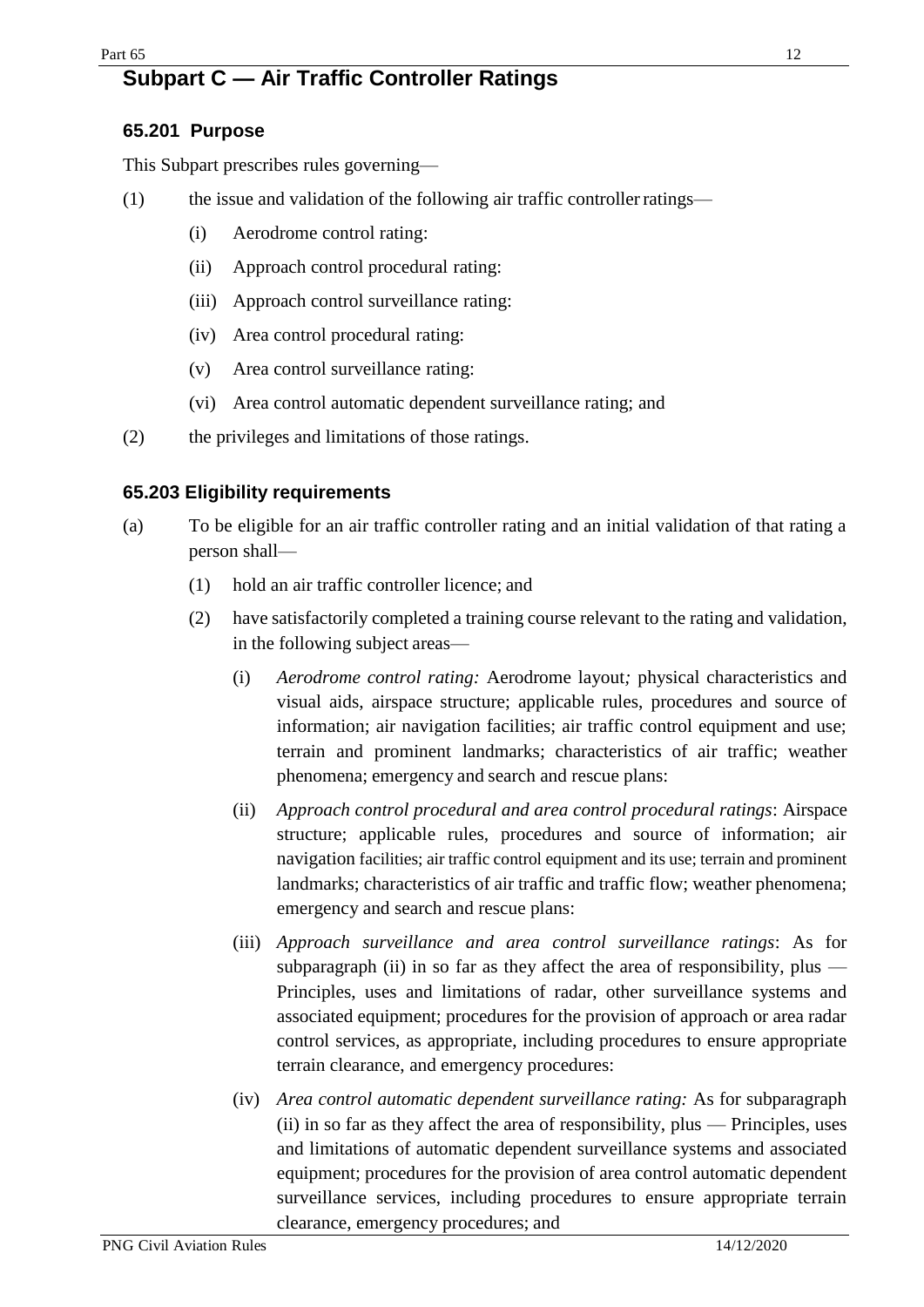- (3) have completed the following applicable experience under the direct supervision of an appropriately rated holder air traffic service instructor rating:
	- (i) *Aerodrome control rating*: an aerodrome control service, for at least 90 hours or one month, whichever is the greater, at the aerodrome for which the rating is sought:
	- (ii) *Approach control procedural, approach control surveillance, area control procedural, area control surveillance, or area control automatic dependent surveillance rating*: the control service for which the rating is sought, for at least 180 hours or three months, whichever is the greater, providing the service at the unit for which the rating is sought; and
- (4) have passed examinations relevant to the privileges of the rating, in the subject areas specified in paragraph (2), conducted by—
	- (i) the holder of an air traffic service certificate granted under section 49 of the Act in accordance with Part 172, where the certificate authorises the holder to conduct those examinations; or
	- (ii) the holder of an aviation training organisation certificate granted under section 49 of the Act in accordance with Part 141, where the certificate authorises the holder to conduct those examinations; and
- (5) have demonstrated to the holder of an appropriate air traffic service instructor rating, the skill, judgement, and performance including the principles of threat and error management, required to provide a safe, orderly, and expeditious control service, at the unit for which the rating is sought.
- (b) The training required to be completed by paragraph  $(a)(2)$  shall be conducted by—
	- (1) the holder of an air traffic service organisation certificate referred to in  $(a)(4)(i)$ , where the certificate authorises the holder to conduct that training; or
	- (2) the holder of an aviation training organisation certificate referred to in  $(a)(4)(ii)$ , where the certificate authorises the holder to conduct that training; or
	- (3) an overseas training organisation duly recognised by ICAO, and accepted by the Director to be equivalent to  $(b)(1)$  or  $(b)(2)$ .
- (c) To be eligible for validation of an existing air traffic controller rating for an additional location a person shall—
	- (1) have completed the training required by paragraph (a)(2) for the additional location; and
	- (2) have complied with the requirement of paragraph (a)(5) for the additionallocation.

### <span id="page-12-0"></span>**65.205 Issue**

(a) When an appropriate authorised air traffic service examiner is satisfied that the requirements of  $65.203(a)$  for an air traffic controller rating have been met, they shall issue the rating by entering in the air traffic controller's licence the rating; any conditions on the use of the rating; the name of the location for which it has been validated; the name, number of licence and rating, and signature of the examiner; and date of issue of the air traffic control rating*.*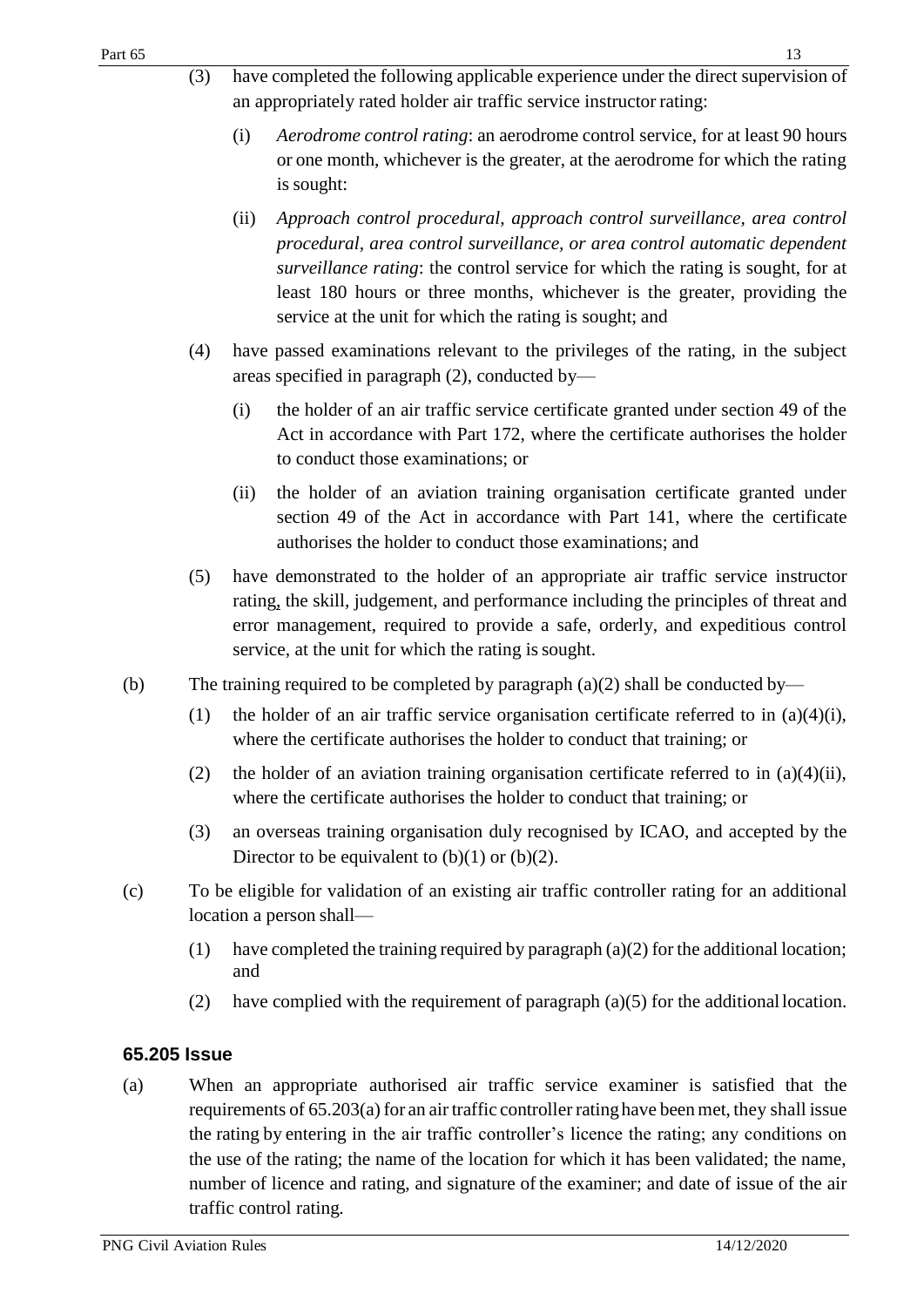- (b) When an appropriate authorised air traffic service examiner is satisfied that the requirements of 65.203(c) for the additional validation of an air traffic controller rating have been met, they shall validate the rating by entering in the air traffic controller's licence the name of the location for which the rating has been validated; the name, number of licence and rating, and signature of the examiner; and date of issue of the additional validation.
- (c) Upon application to the Director and payment of the applicable fee, the holder of an air traffic controller licence may, in addition, have their ratings endorsed on theirlicence.

### <span id="page-13-0"></span>**65.207 Privileges and limitations**

- (a) Subject to paragraph (b), the following air traffic controller ratings authorised the holder to exercise the corresponding privileges—
	- (1) *Aerodrome control rating*: to provide aerodrome control service at the aerodrome or aerodromes for which the rating is validated:
	- (2) *Approach control procedural rating*: to provide approach control service for the aerodrome or aerodromes for which the rating is validated:
	- (3) *Approach control surveillance rating*: to provide approach control service with the use of radar, or other surveillance systems, for the aerodrome or aerodromes for which the rating is validated:
	- (4) *Area control procedural rating*: to provide area control service within the control area or areas for which the rating is validated:
	- (5) *Area control surveillance rating*: to provide area control service with the use of radar, or other surveillance systems, within the control area or areas for which the rating is validated:
	- (6) *Area control automatic dependent surveillance rating*: to provide area control service with the use of automatic dependent surveillance systems, within the control area or areas for which the rating is validated.
- (b) Before exercising the privileges of a rating, the holder shall be familiar with all current information relevant to that rating.

#### <span id="page-13-1"></span>**65.209 Recent experience requirements**

- (a) Where the privileges of an air traffic controller rating or validation issued under this Part have not been exercised, without direct supervision, for at least 5 hours of operational duty during a single shift, within the immediately preceding 21 days, the holder shall demonstrate their ability to perform unsupervised duty to an appropriate authorised air traffic service examiner, before the privileges of that rating or validation may be exercised again.
- (b) Where the privileges of an air traffic controller rating or validation issued under this Part have not been exercised within the immediately preceding 6 months, the holder shall meet the requirements of  $(65.203(a)(5))$  before the privileges of that rating or validation may be exercised again.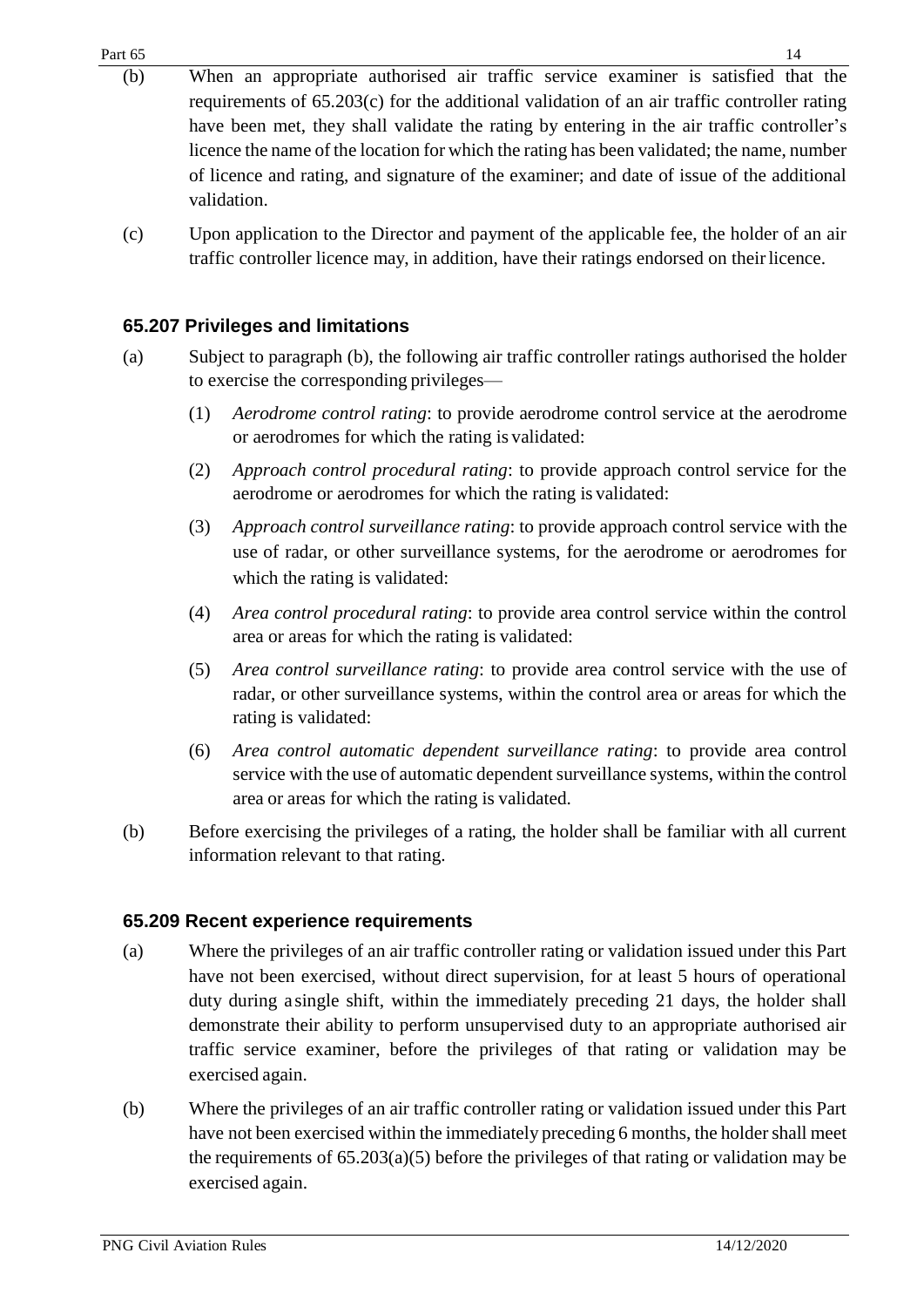# <span id="page-14-0"></span>**Subpart D — Air Traffic Service Instructor Ratings**

### <span id="page-14-1"></span>**65.251 Purpose**

This Subpart prescribes rules governing—

- (1) the issue of air traffic service instructor ratings; and
- (2) the privileges and limitations of those ratings.

#### <span id="page-14-2"></span>**65.253 Eligibility requirements**

- (a) To be eligible for an air traffic service instructor rating a person shall—
	- (1) hold an air traffic service licence; and
	- (2) have at least 1-year experience exercising the privileges of an air traffic controller licence or an aeronautical station operator licence*;* and
	- (3) have satisfactorily completed a training course in the theory and practice of instruction conducted by—
		- (i) the holder of an air traffic service certificate issued under Part 172, where the certificate authorises the holder to conduct that training; or
		- (ii) the holder of an aviation training organisation certificate issued under Part 141, where the certificate authorises the holder to conduct that training; and
	- (4) have demonstrated the ability to exercise the privileges of the rating by passing an examination and a practical test that are acceptable to the Director.
- (b) The examination and test required to be demonstrated by paragraph (a)(4) shall be conducted by—
	- (1) the holder of an air traffic service organisation certificate issued under Part 172, where the certificate authorises the holder to conduct those assessments; or
	- (2) the holder of an aviation training organisation certificate issued under Part 141, where the certificate authorises the holder to conduct those assessments.

#### <span id="page-14-3"></span>**65.255 Privileges and limitations**

- (a) Subject to paragraph (b), the holder of an air traffic service instructor rating is authorised to—
	- (1) instruct air traffic service personnel; and
	- (2) directly supervise air traffic service personnel under training, or regaining currency, who are performing air traffic service duties.
- (b) Subject to paragraph (c), to exercise the privileges of an air traffic service instructor rating the holder shall—
	- (1) hold a current air traffic service licence with a current rating and validation for the relevant service; and
	- (2) exercise those privileges within an organisation operating under—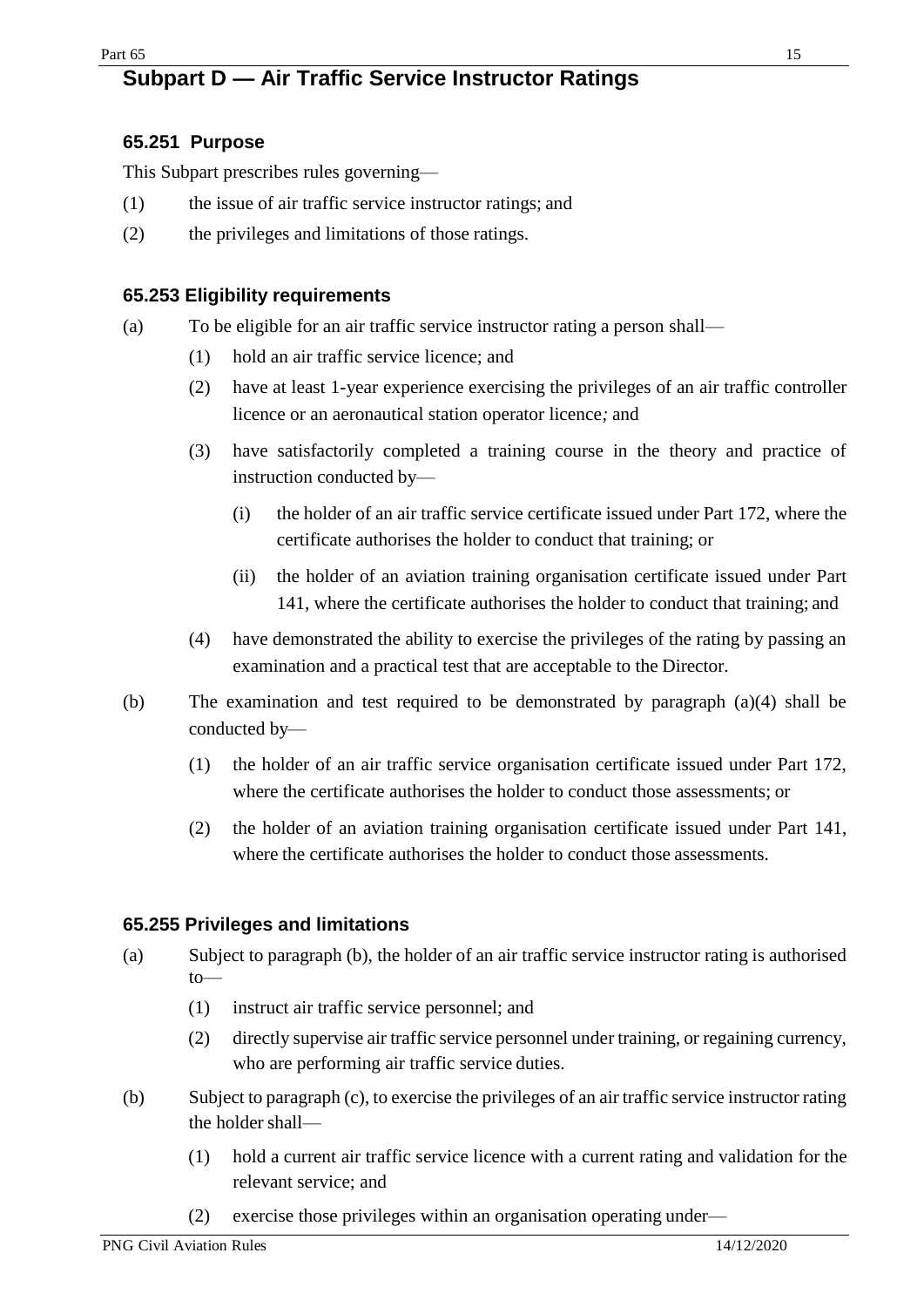- (i) an air traffic service certificate issued under Part 172, where the certificate authorises the holder to conduct those privileges; or
- (ii) an aviation training organisation certificate issued under Part 141, where the certificate authorises the holder to conduct those privileges; and
- (3) to assess for, and issue to the holders of air traffic service licences, air traffic service ratings and validations—
	- (i) have at least 2 years' experience exercising the privileges of an air traffic controller licence or an aeronautical station operator licence; and
	- (ii) within the immediately preceding 13 months have demonstrated to the holder ofan appropriate authorised air traffic service examiner the ability to exercise those privileges by passing an examination and a practical test based on the exercise of those privileges of the rating.
- (c) Where the holder of an instructor rating is not exercising the privilege of providing an air traffic service, the holder is not required to hold a current medical certificate.

# <span id="page-15-0"></span>**Subpart E – Aeronautical Station Operator Licences**

### <span id="page-15-1"></span>**65.301 Purpose**

This Subpart prescribes rules governing—

- (1) the issue of aeronautical station operator licences; and
- (2) the privileges and limitations of those licences.

### <span id="page-15-2"></span>**65.303 Eligibility requirements**

- (a) To be eligible for an aeronautical station operator licence a person shall—
	- (1) have satisfactorily completed an approved training course within the 12-month period immediately preceding application or hold a current aeronautical station operator licence issued by a foreign contracting State to the Convention; and
	- (2) be at least 18 years of age; and
	- (3) have at least—
		- (i) two months' satisfactory service engaged in the actual aeronautical station operation under the supervision of an appropriately rated air traffic service instructor; or
		- (ii) one-year experience, within the State of issue, exercising the privileges of an aeronautical station operator licence issued by a foreign contracting State to the Convention; and
	- (4) have passed examinations relevant to the duties of an aeronautical station operator, in the following subject areas:
		- (i) *Air law*: Rules and regulations; and
		- (ii) *Aeronautical station telecommunication equipment*: Principles, use, and limitations of telecommunication equipment used; and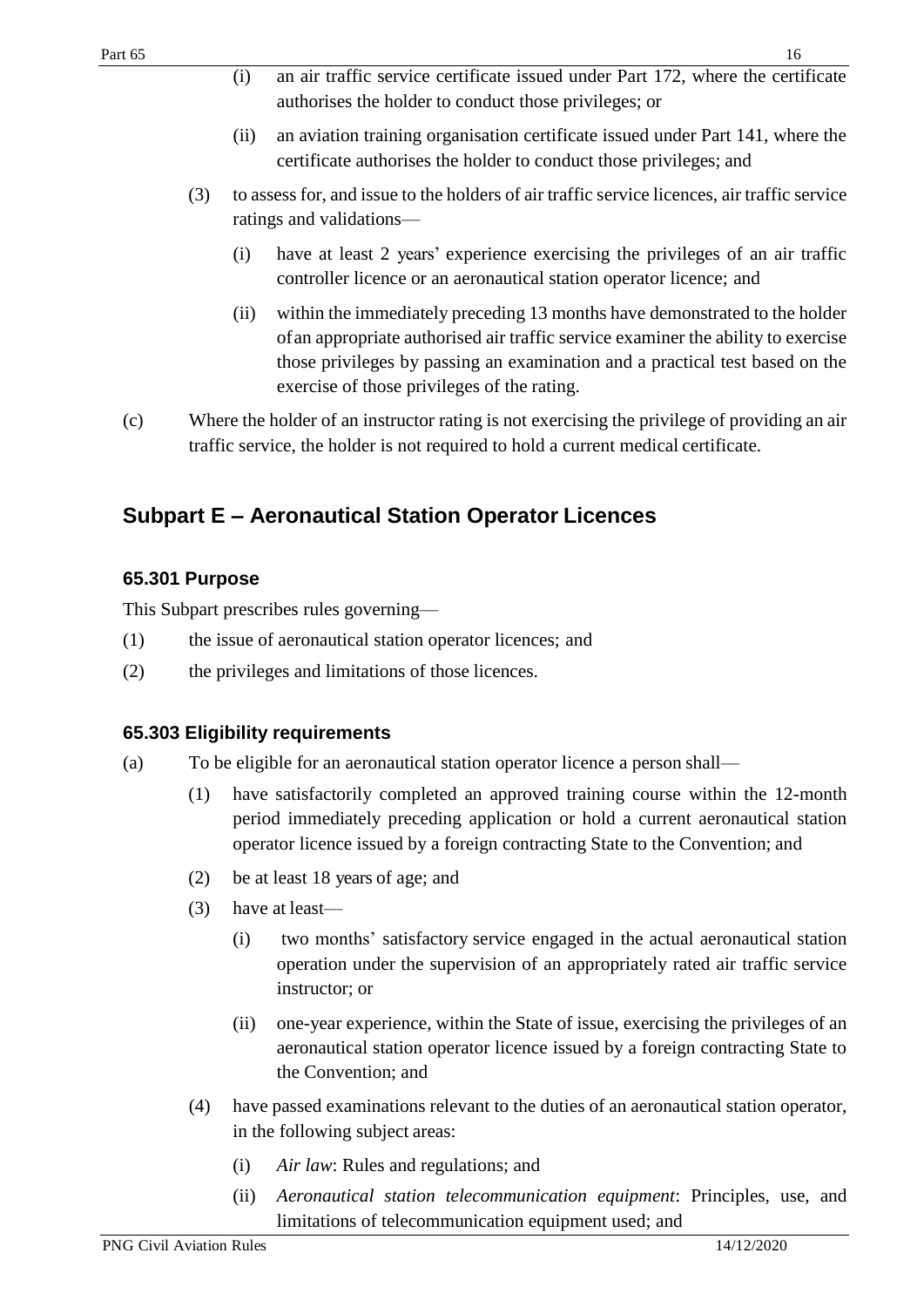- (iii) *General knowledge*: Air traffic services provided within Papua New Guinea; and
- (iv) *Human factors*: Human performance including the principles of threat and error management and limitations with emphasis on fatigue, workload stressors in telecommunications operations, equipment and workspace design, and key issues in human communication; and
- (v) *Meteorology*: Aeronautical meteorology; use and appreciation of meteorological phenomena affecting flight operations and safety; and
- (vi) *Operational procedures*: Operating procedures, communication, radiotelephony and phraseology procedures (routine, non-routine and emergency); use of the relevant aeronautical documentation; safety practices associated with flight; and
- (vii) *Air traffic services general knowledge*: Air traffic service provided within Papua New Guinea; and
- (5) have demonstrated to an appropriate authorised air traffic service examiner the ability to perform competently the duties of an aeronautical station operator in the following areas:
	- (i) operating the telecommunication equipment in use; and
	- (ii) transmitting and receiving radiotelephony messages with efficiency and accuracy.
- (b) The holder of a current aeronautical station operator licence issued by a Contracting State is deemed to have passed the examinations required by paragraph (a)(4).
- (c) The examinations required to be passed by paragraph (a)(4) shall be conducted by—
	- (1) the holder of an air traffic service organisation certificate issued under Part 172, where the certificate authorises the holder to conduct those examinations; or
	- (2) the holder of an aviation training organisation certificate issued under Part 141, where the certificate authorises the holder to conduct those examinations; or
	- (3) an overseas training organisation duly recognised by ICAO and accepted by the Director to be equivalent to  $(c)(1)$  or  $(c)(2)$ .

### <span id="page-16-0"></span>**65.305 Privileges and limitations**

- (a) An aeronautical station operator licence authorises the holder to act as an operator in an aeronautical station.
- (b) The holder of a current aeronautical station operator licence shall not exercise the privileges of paragraph (a) unless the person-
	- (1) is not under the influence of any psychoactive substance;and
	- (2) has demonstrated proficiency in the English language at ELP level 4 or above.; and
	- (3) is evaluated for continuing proficiency at ELP Level 4 at least once every three years and at ELP Level 5 at least once every six years.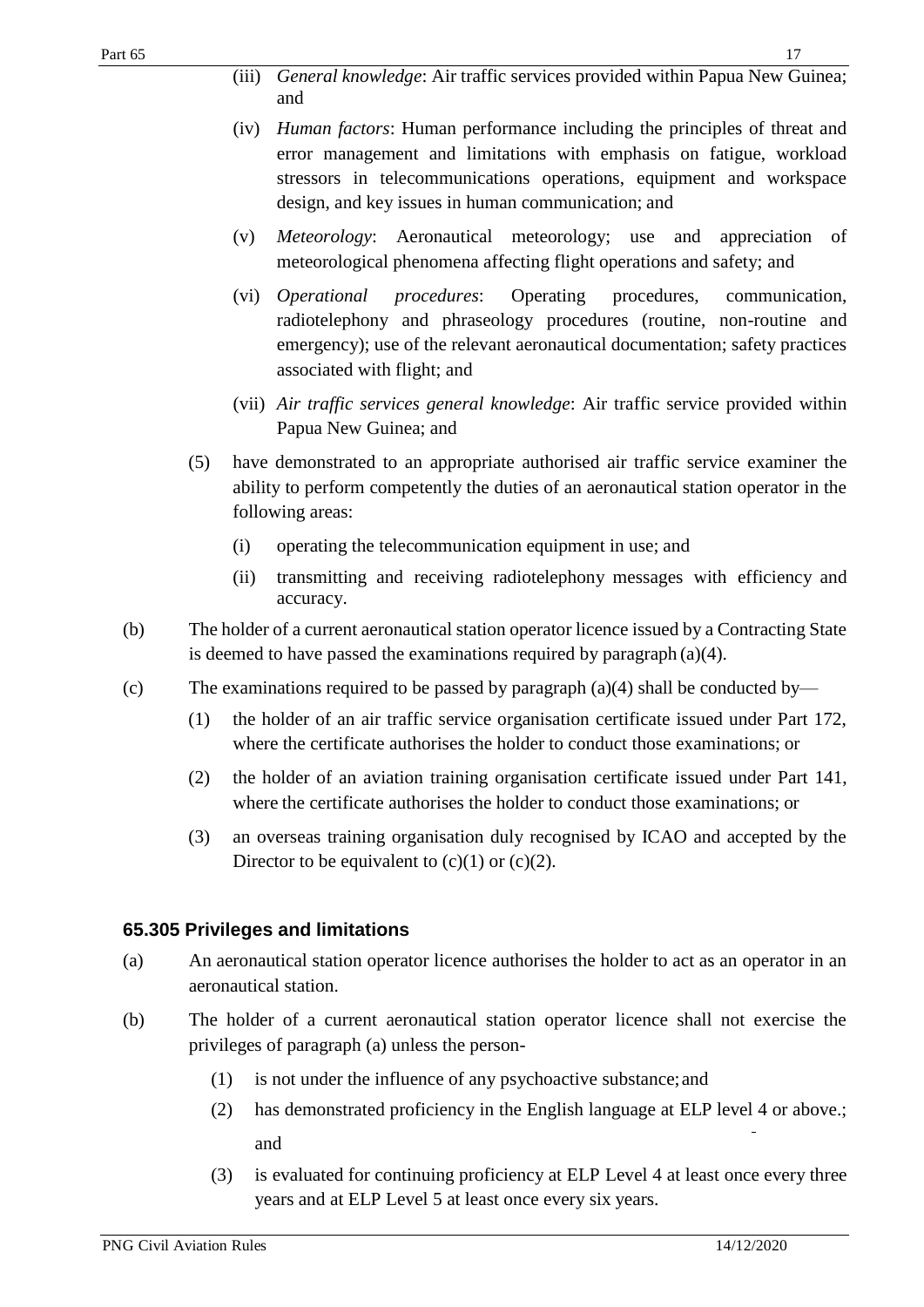### <span id="page-17-0"></span>**65.307 Recent experience requirements**

Where the privileges of an aeronautical station operator licence issued under this Part have not been exercised within the immediately preceding 3 years, the licence holder shall meet the requirements of 65.303(a)(5) before the privileges of that licence may be exercised again.

### <span id="page-17-1"></span>**Subpart F — Aeronautical Station Operator Ratings**

### <span id="page-17-2"></span>**65.351 Purpose**

This Subpart prescribes rules governing—

- (1) the issue of the following aeronautical station service operatorratings-
	- (i) Oceanic air-ground rating:
	- (ii) Aerodrome Flight information rating:
	- (iii) Area flight information rating: and
- (2) the privileges and limitations of those ratings.

### <span id="page-17-3"></span>**65.353 Eligibility requirements**

To be eligible for an aeronautical station operator rating and an initial validation of that rating, a person shall—

- (1) hold an aeronautical station operator licence; and
- (2) have satisfactorily completed a training course relevant to the rating conducted by—
	- (i) the holder of an air traffic service certificate issued under Part 172, where the certificate authorises the holder to conduct that training; or
	- (ii) the holder of an aviation training organisation certificate issued under Part 141, where the certificate authorises the holder to conduct that training; and
- (3) have demonstrated to the holder of an appropriate air traffic service instructor rating the required skill, judgement, and performance including the principles of threat and error management to provide the aeronautical service at the unit for which the rating is sought.

#### <span id="page-17-4"></span>**65.355 Issue**

- (a) When an appropriate authorised air traffic service examiner is satisfied that the requirements of 65.353 for an aeronautical station operator rating have been met, the examiner shall issue the rating by entering in the aeronautical station operator's licence the rating; any conditions on the use of the rating; the name of the location for which it has been validated; the name, number of licence and rating, and signature of the examiner; and date of issue of the aeronautical station operatorrating*.*
- (b) When an appropriate authorised air traffic service examiner is satisfied that the requirements of 65.353 for the additional validation of an aeronautical station operator rating have been met, the examiner shall validate the rating by entering in the aeronautical station operator'slicence the name of the location for which the rating has been validated;